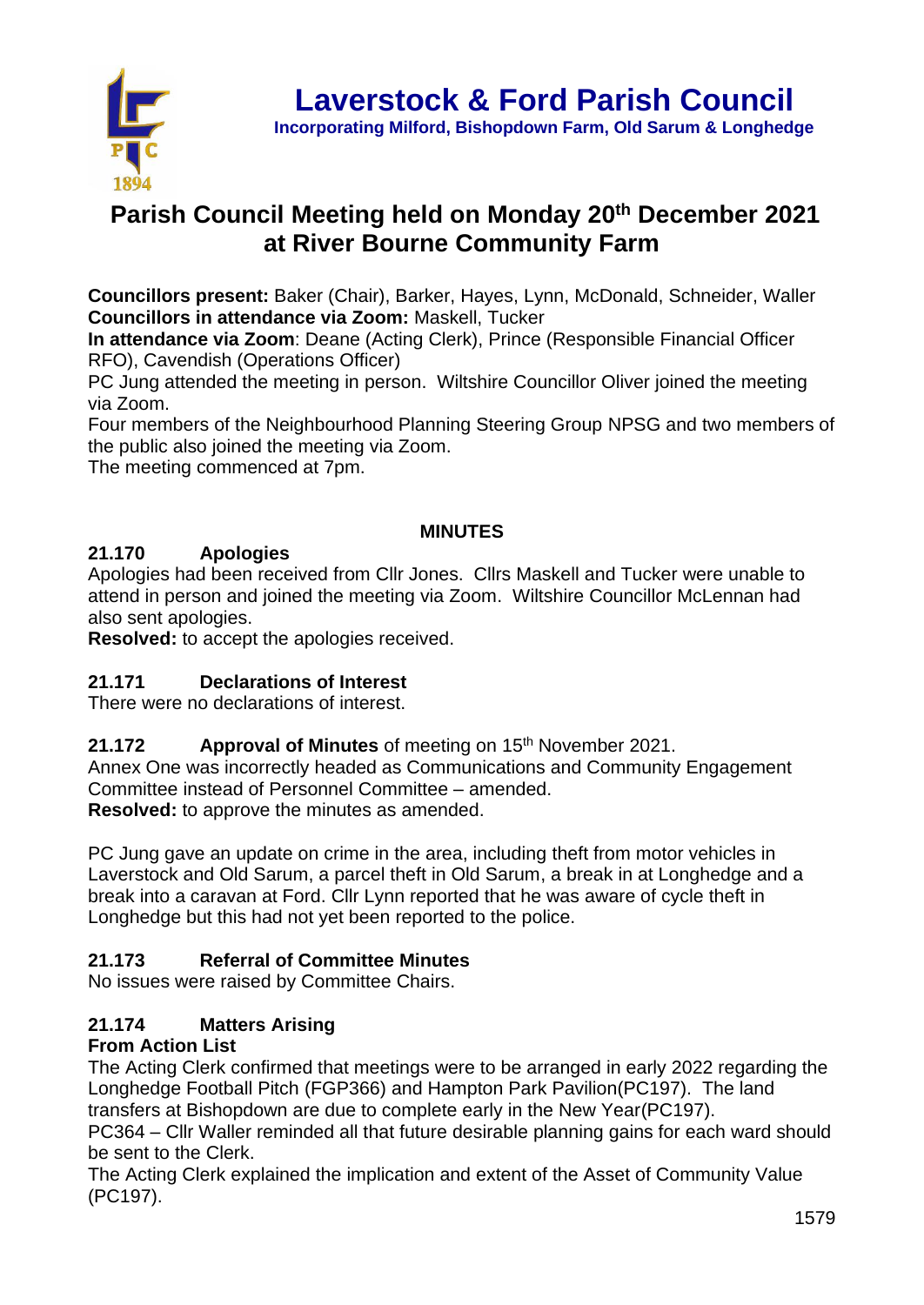# **21.175 River Bourne Community Farm**

The RFO is discussing further amendments to the Deed of Variation to Lease and Memorandum of Understanding with the Parish Council solicitors.

# **21.176 Planning**

# **Planning Application Log**

The following responses were approved:-

PL/2021/09660 Reserved matters approval for erection of 10 bungalows. Land north of Hilltop Way, Salisbury SP1 3QX NO COMMENT

PL/2021/09962 Retrospective permission for removal of 1m brick wall to front of bungalow and replacement with 1.5m fence and gravel boards. 20 Green Lane, Ford SP4 6DE NO COMMENT

PL/2021/10275 Construction of an additional industrial unit. Unit 6 Hurricane Close, Old Sarum SP4 6LG NO COMMENT

PL/2021/10763 First floor extension above existing garage and new single storey rear extension. 111 Church Road, Laverstock SP1 1R NO COMMENT

### **21.177 Neighbourhood Plan**

The Chair expressed his thanks and appreciation to the NPSG.

The final draft and appendices had been circulated prior to the meeting. There were some minor changes to four appendices and the layout of the plan, following the public consultation.

**Resolved**: Laverstock and Ford Parish Council approve the draft Neighbourhood Plan and appendices for formal Regulation 15 submission to Wiltshire Council.

### **21.178 Parish Clerk Recruitment**

Cllr Tucker had previously circulated a report including the proposed advertisement and recruitment pack. Cllr McDonald queried who would conduct Occupational Personality Testing or tests of candidates aptitude in key areas if required. The Chair and Cllr Waller commented that any aptitude assessment would be conducted by the panel. Other testing may need to be contracted out, depending on the requirement.

### **21.179 Licence Application 3 Guys Restaurant – Longhedge**

The Acting Clerk had previously circulated a report on the application. Cllrs Barker, Lynn and Schneider spoke in support of the application.

**Resolved:** to support the application for the alcohol and music licence as submitted.

# **21.180 Budget and Precept**

The RFO had previously circulated a report with the proposed figures for 2022/23, which would result in a Band D increase of 17.74%.

The Chair of the Operations Committee reported that the Committee had debated the need to replace two play areas in Bishopdown Farm, St Peters and St Lukes, and had concluded the use of Asset Replacement Funds was justified, although this will use a significant proportion of the current fund.